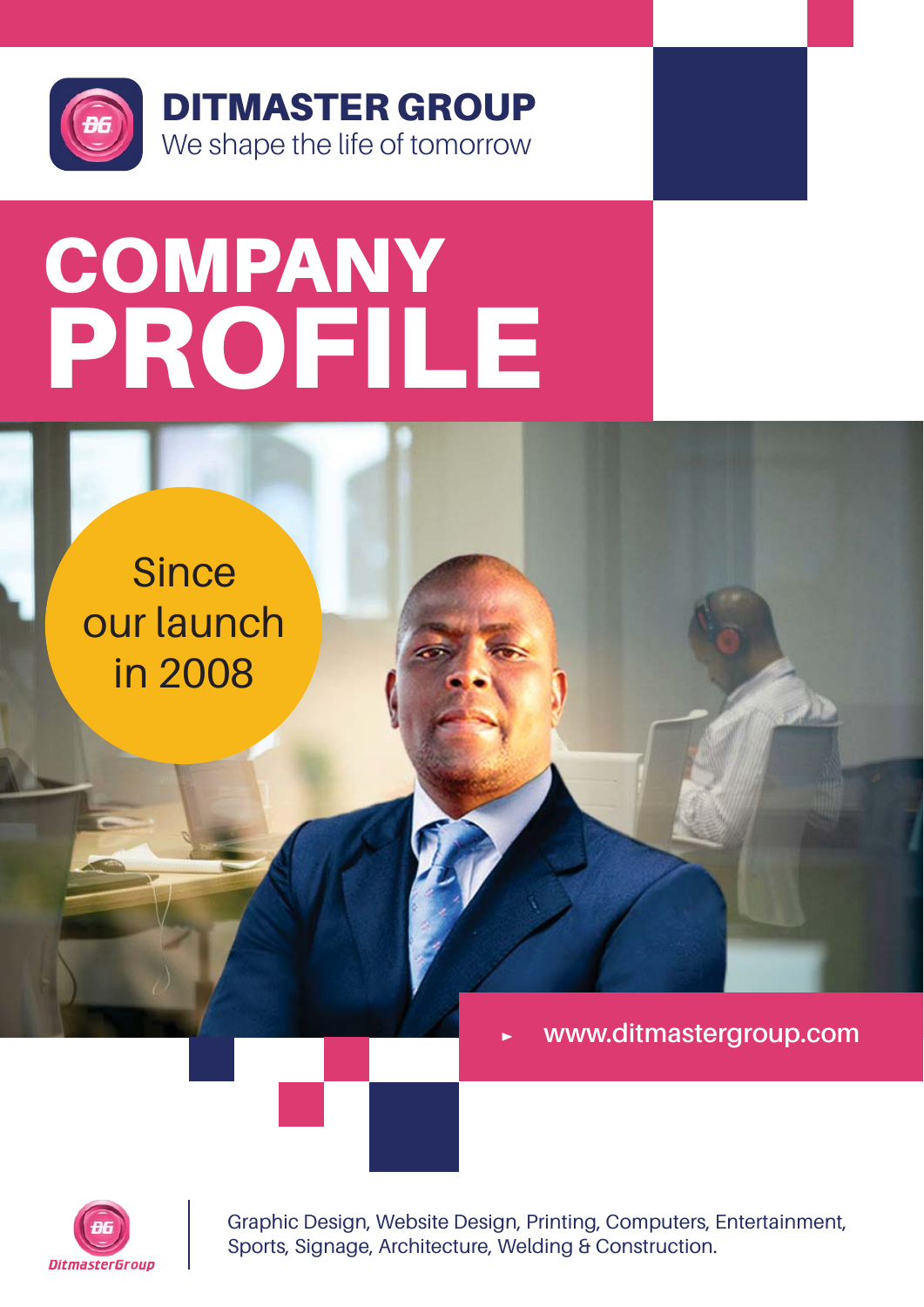WELCOME TO DITMASTER GROUP

### We understand the importance of innovation and professionalism

Since our launch in 2008, our vision and focus has been to deliver high value projects for our clients with the emphasis on communication and attention to detail.

We began Ditmaster Group with one focus: to build a company that can compete with large companies while operating with the flexibility and customer focus of a small, family-run business. We call it small business values with a big business approach.

Our commitment to building strong, long-term working relationships.



#### We're here to help you get started in the right direction with your project.

#### We Consult, Desian, Engineer and Make Products.

**We understand the importance of innovation and professionalism**

**Today we operate with the confidence that our past has prepared us to embrace the most challenging of projects.**



#### Graphic Design

Providing Professional Graphic Design Services. Contact us for creative, unique and out-of-the-box designs.



#### Websites Design

Professionally built websites design that are fast, mobile friendly and stunning to look at.



#### Printing

We specialize in printing materials such as business cards, flyers, profile and more.



#### **Computers**

We are a respected and reliable IT repair company. Same day service for minor problems.



#### Entertainment

We are entertainment agency, which specialise in strategy, consulting, insights and execution.



#### Sports

We provide a full-service sports consultancy specializing in professional sports in the Republic of South Africa



#### **Signage**

Professional Signage Company specializing in Signage manufacturing nationally.



#### **Architecture**

Top Residential and Commercial Architecture firm that inspires to deliver the best service possible.

#### Welding



We are a dynamic and extremely versatile structural steel contracting company.



#### **Construction**

To be leaders in the field of construction, providing top quality work to our clients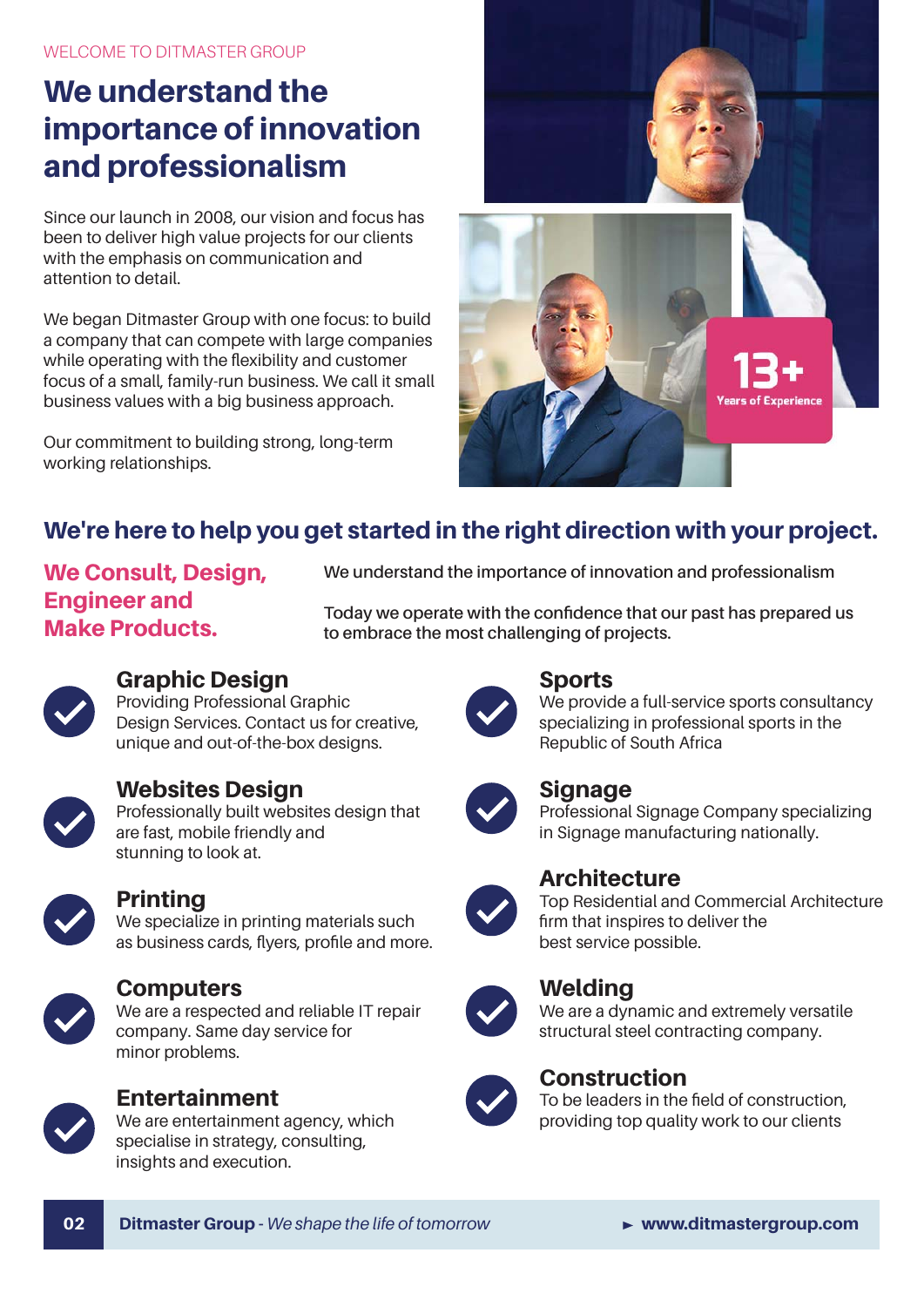

**B6** 

### TABLE OF CONTENTS

| <b>WELCOME TO DITMASTER GROUP</b><br>We understand the importance of innovation and professionalism                                               | 04 |
|---------------------------------------------------------------------------------------------------------------------------------------------------|----|
| <b>VISION</b>                                                                                                                                     | 04 |
| To provide high quality service and maintenance.                                                                                                  |    |
| <b>MISSION</b><br>We provide services that are cost-effective, intelligible, easy to<br>navigate, and personalized for your organization's needs. | 05 |
| <b>OBJECTIVES</b><br>To establish and maintain a good relationship with our stake holders.                                                        | 05 |
| <b>BUSINESS VALUES</b><br>To ensure shared business activities aligned to the<br>strategic objectives with the following.                         | 06 |
| <b>MANAGEMENT TEAM</b><br>The company of a 100% black male                                                                                        | 06 |
| <b>OUR SKILL AND SERVICES</b><br>Expertise, discipline and precision                                                                              | 07 |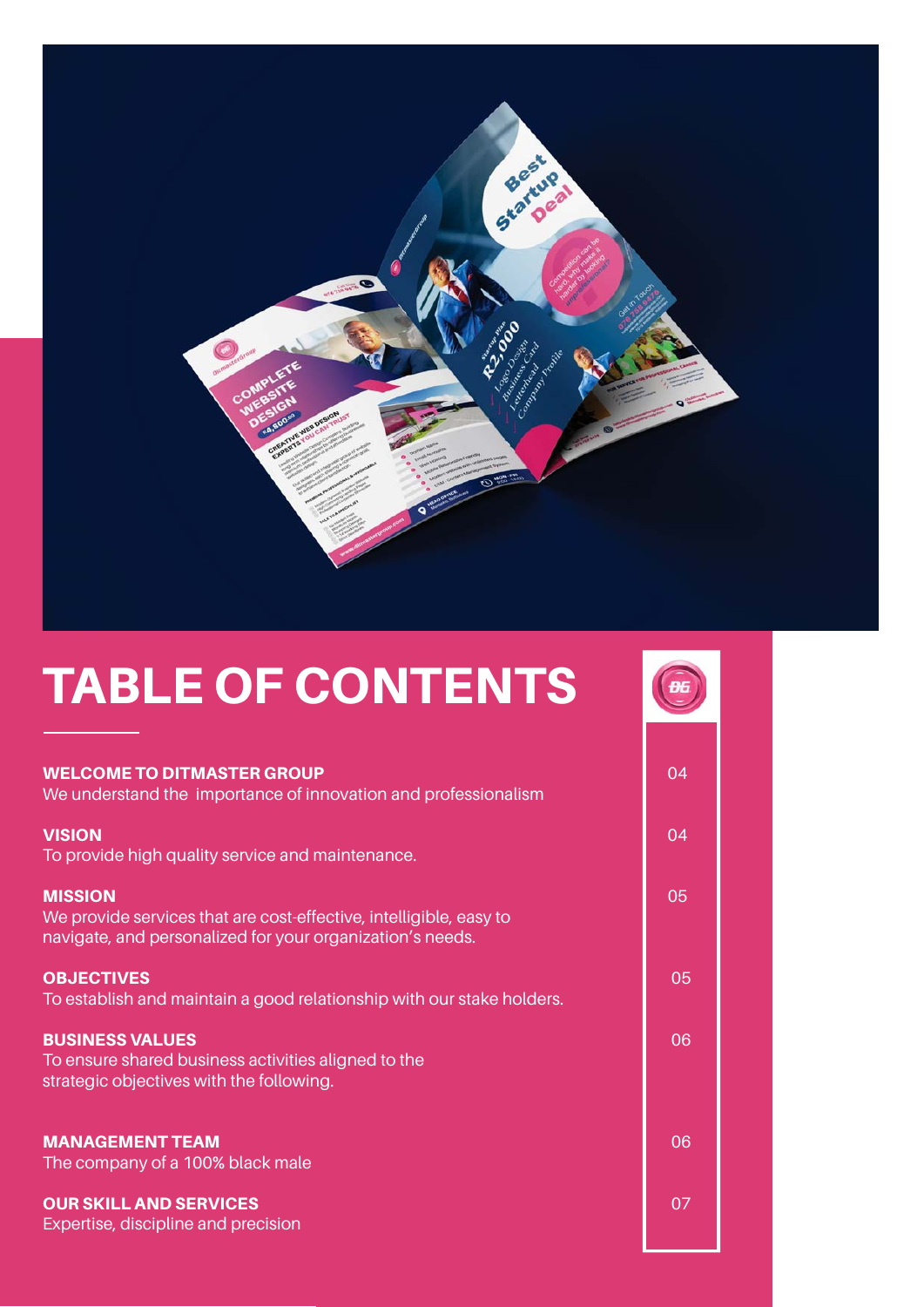

WELCOME TO DITMASTER GROUP

### We understand the importance of innovation and professionalism

Since our launch in 2008, our vision and focus has been to deliver high value projects for our clients with the emphasis on communication and attention to detail.

Ditmaster Group – We're a vibrant company with a lot of experience in the many different service and product offerings. Our aim is to focus on your needs and we offer each client a dedicated client service team to help you throughout the development and building of your brand.

Through our angled approach we can create the brand identity you require and build your brand awareness through the countless services and products we offer. Put your brand in our hands and we will show you the way forward.

# " **VISION**

To provide high quality service and maintenance.

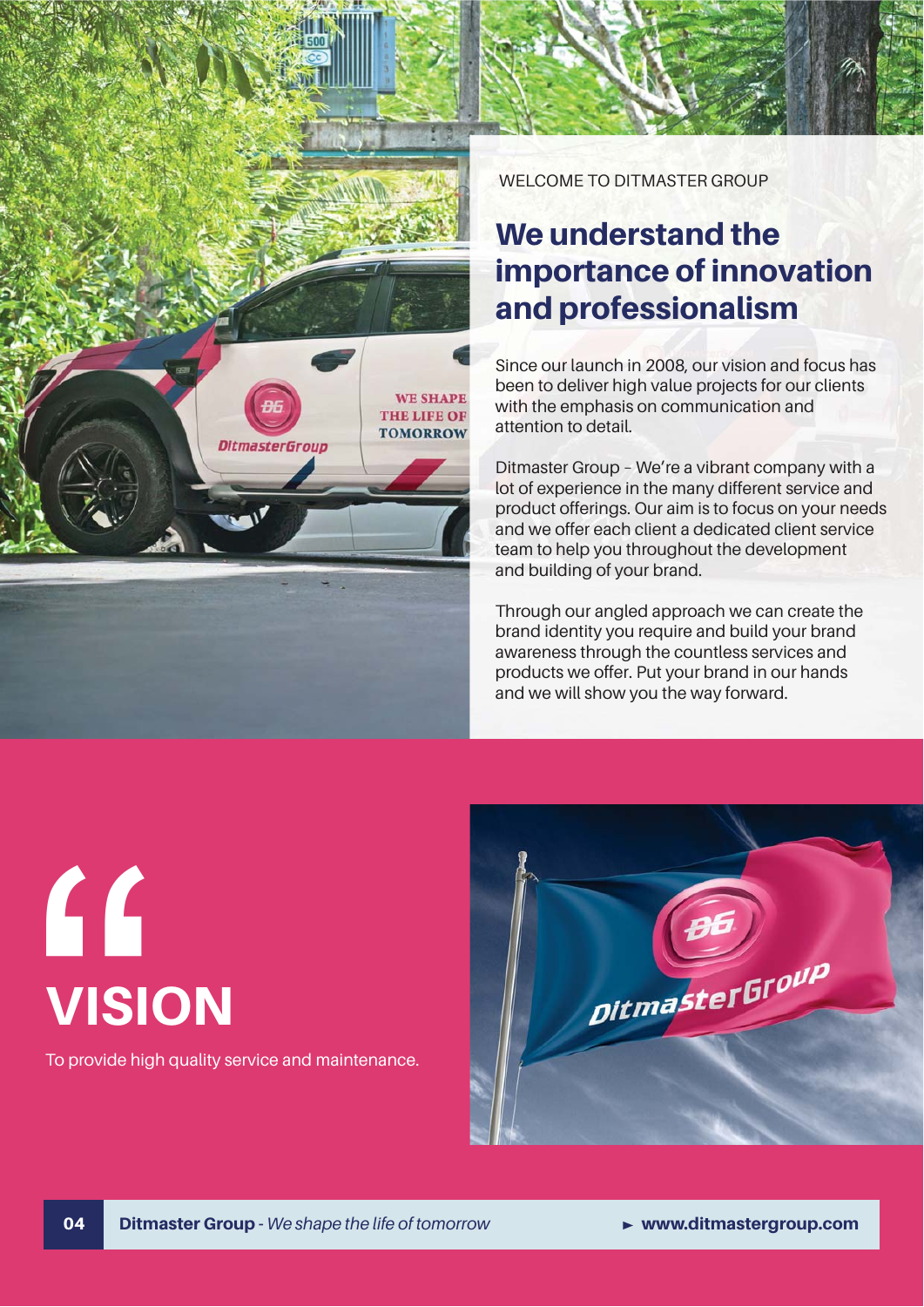

Graphic Design, Website Design Printing, Computers, Entertainment, Sports, Signage, Architecture, Welding & Construction

# MISSION

"

We provide services that are cost-effective, intelligible, easy to navigate, and personalized for your organization's needs.

#### **In order to achieve all this we promise:**

- To offer the best service to our clients.
- To treat every client with respect. We aim to maintain our open door policy whereby every one of our client can express his/her opinion which will in turn help us improve our service.
- To adapt to any changes that may be affected from time to time.



## **OBJECTIVES**

- To establish and maintain a good relationship with our stake holders.
- To improve the standards of living in our community trough quality services.
- To support community and small business empowerment.

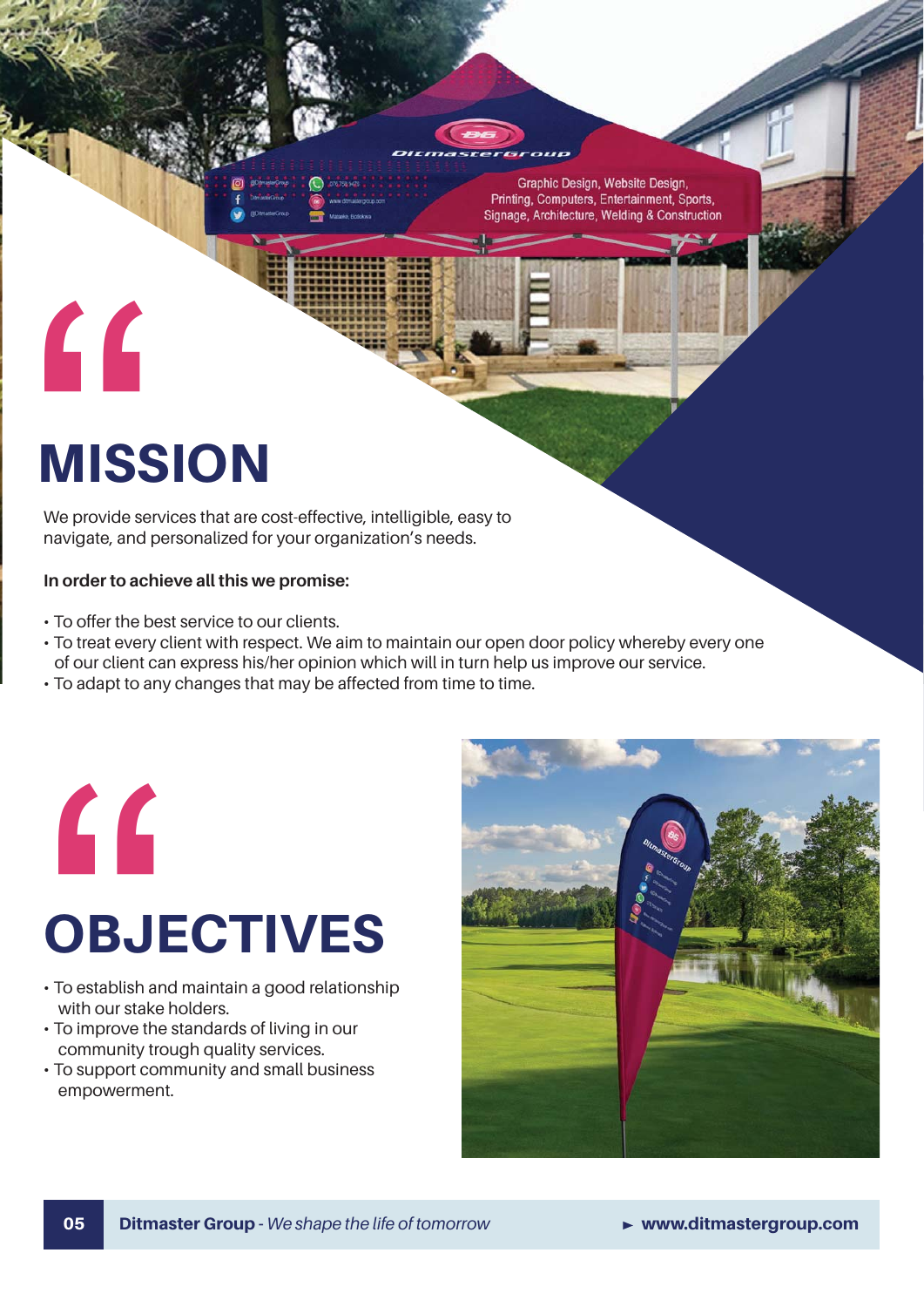

## BUSINESS VALUES

To ensure shared business activities aligned to the strategic objectives with the following.

- Loyalty and value for money
- Personal commitment to each task
- Team work
- Professionalism
- Accountability
- Transparency

During the contract, proper control of the work progress and related costs will be done to ensure that the client`s interests are safe guarded is entails monitoring, recording and measuring of all recourses. Structured oriented approach offers great prospects of equality, speed and effciency.







The company of a 100% black male where the management style is based on creating entrepreneur skills and expertise is out sourced where necessary.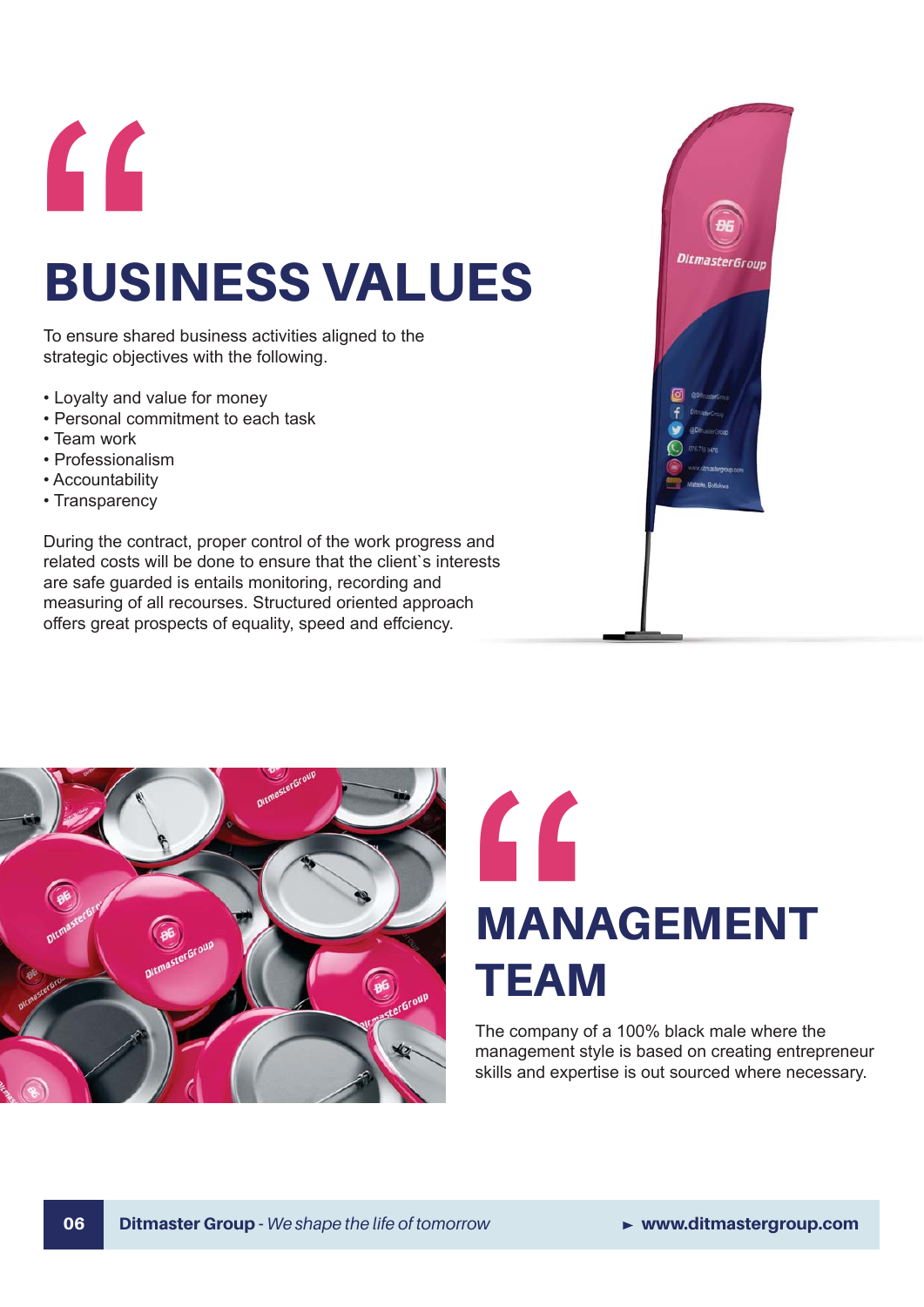# Expertise, discipline and precision



### **DitmasterGroup**